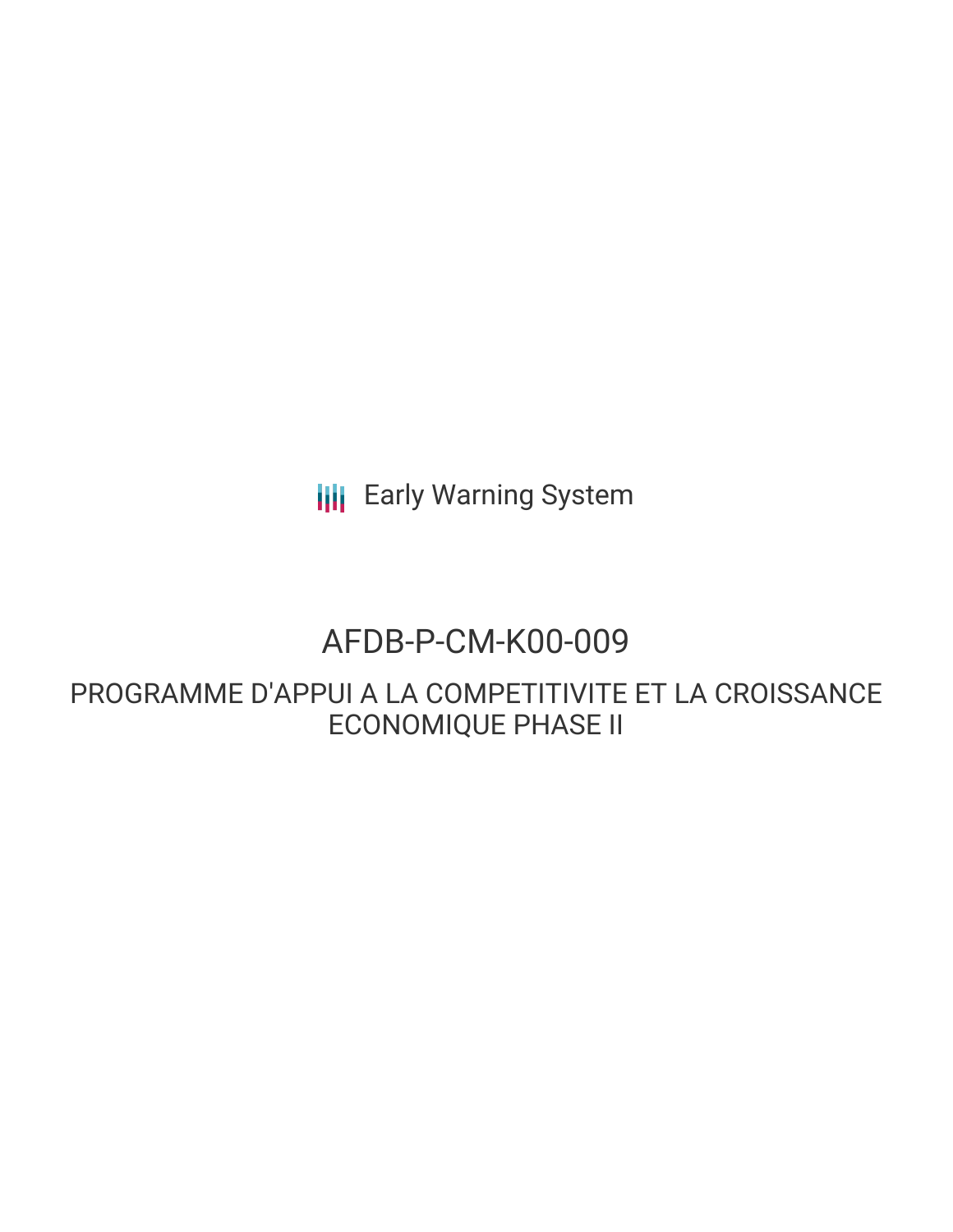

## **Quick Facts**

| <b>Countries</b>               | Cameroon                                                    |
|--------------------------------|-------------------------------------------------------------|
| <b>Financial Institutions</b>  | African Development Bank (AFDB)                             |
| <b>Status</b>                  | Approved                                                    |
| <b>Bank Risk Rating</b>        | U                                                           |
| <b>Voting Date</b>             | 2018-11-29                                                  |
| <b>Borrower</b>                | Cameroon MINISTERE DU PLAN - DE L'AMENAGEMENT DU TERRITOIRE |
| <b>Sectors</b>                 | Finance                                                     |
| <b>Investment Amount (USD)</b> | \$108.50 million                                            |
| <b>Project Cost (USD)</b>      | \$108.50 million                                            |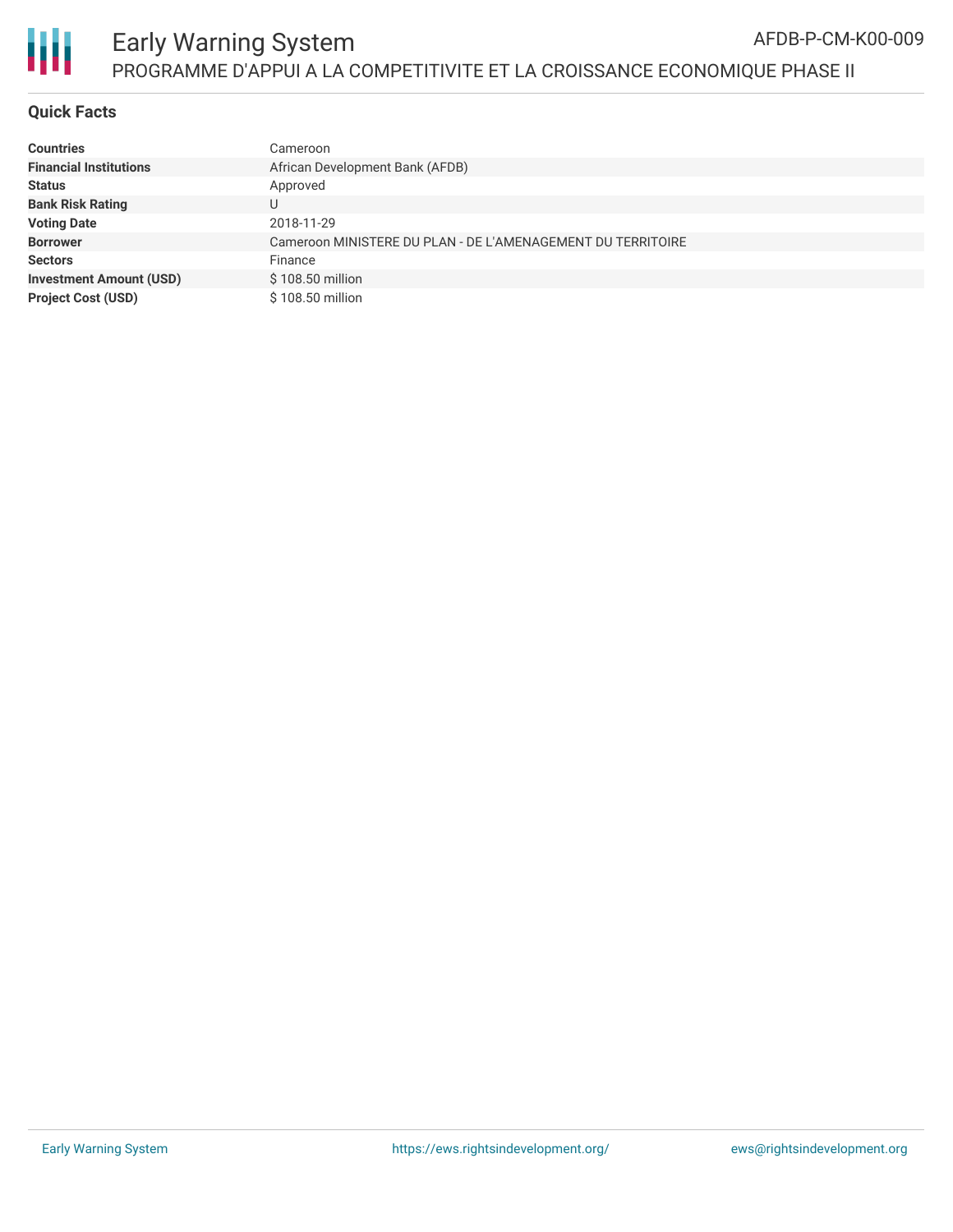

## **Project Description**

No project information available at the time of disclosure.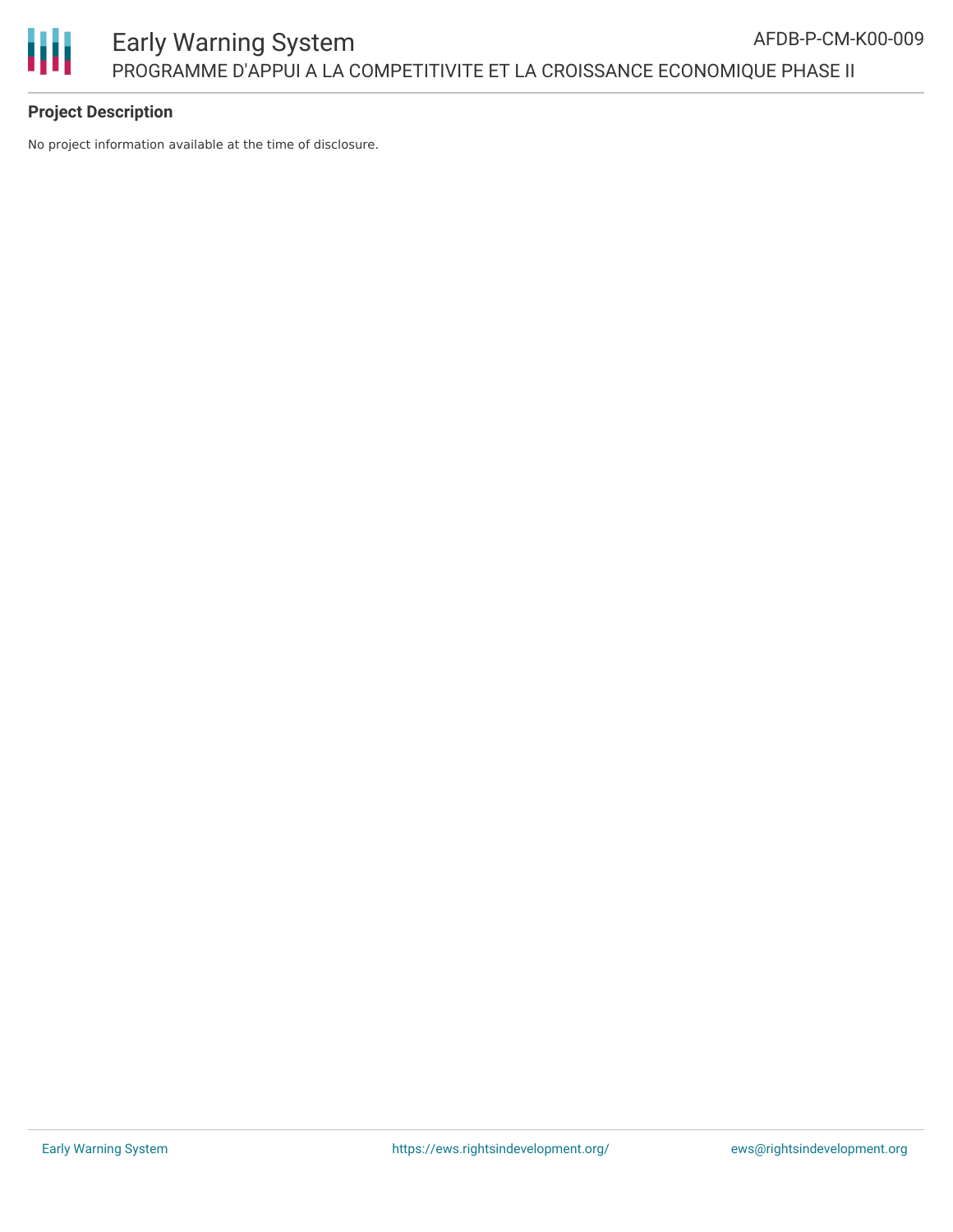

#### **Investment Description**

African Development Bank (AFDB)

**Total cost:** 150000000 **Currency:** UAC

**Source(s) of financing AfDB:** 150000000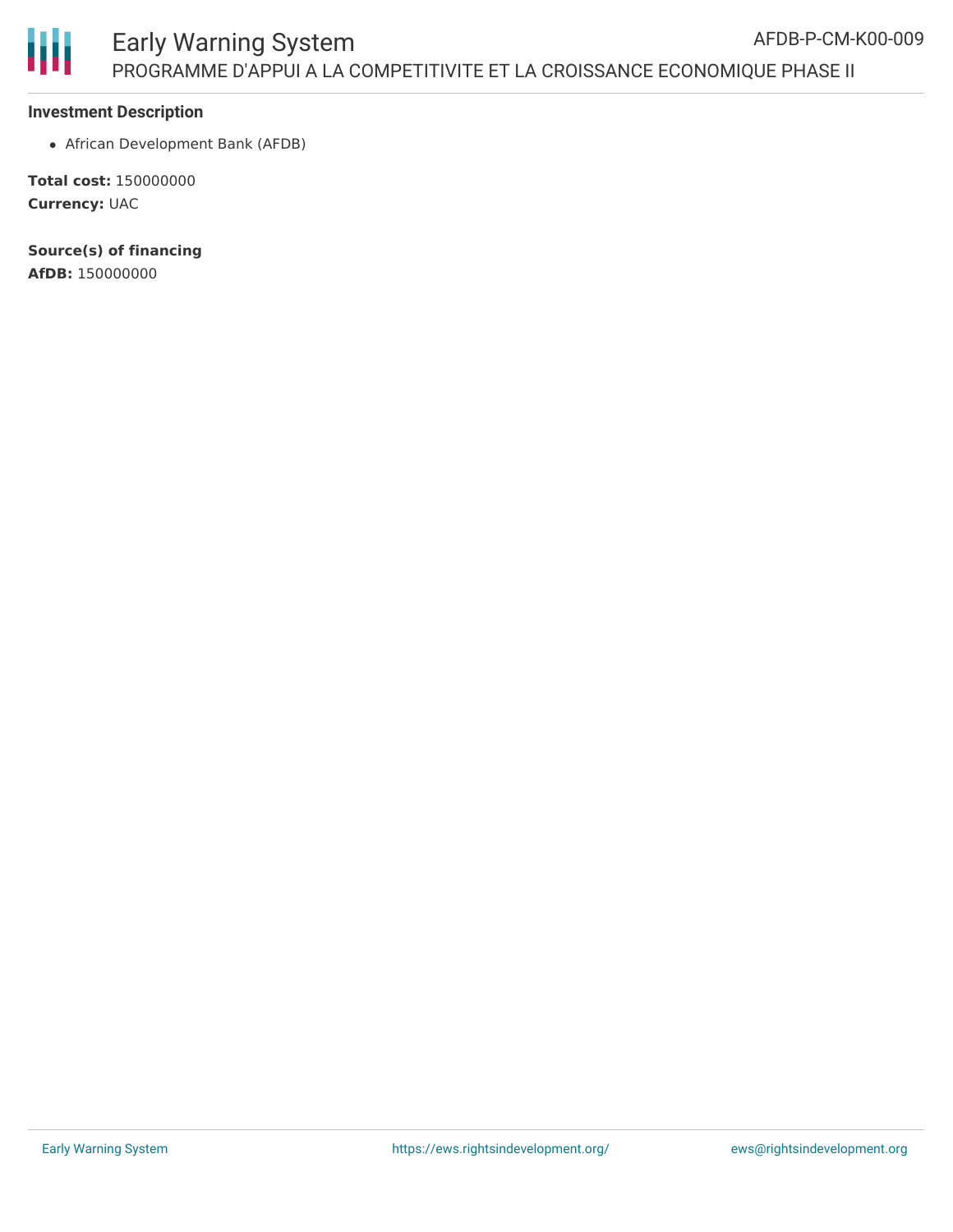

## **Contact Information**

**Task Manager:** LUMBILA Kevin Numbi, RDGC5 / no contact details provided at the time of disclosure

#### ACCOUNTABILITY MECHANISM OF AfDB

The Independent Review Mechanism (IRM), which is administered by the Compliance Review and Mediation Unit (CRMU), is the independent complaint mechanism and fact-finding body for people who have been or are likely to be adversely affected by an African Development Bank (AfDB)-financed project. If you submit a complaint to the IRM, it may assist you by either seeking to address your problems by facilitating a dispute resolution dialogue between you and those implementing the project and/or investigating whether the AfDB complied with its policies to prevent environmental and social harms. You can submit a complaint electronically by emailing crmuinfo@afdb.org, b.kargougou@afdb.org, b.fall@afdb.org, and/or s.toure@afdb.org. You can learn more about the IRM and how to file a complaint at https://www.afdb.org/en/independent-review-mechanism/.